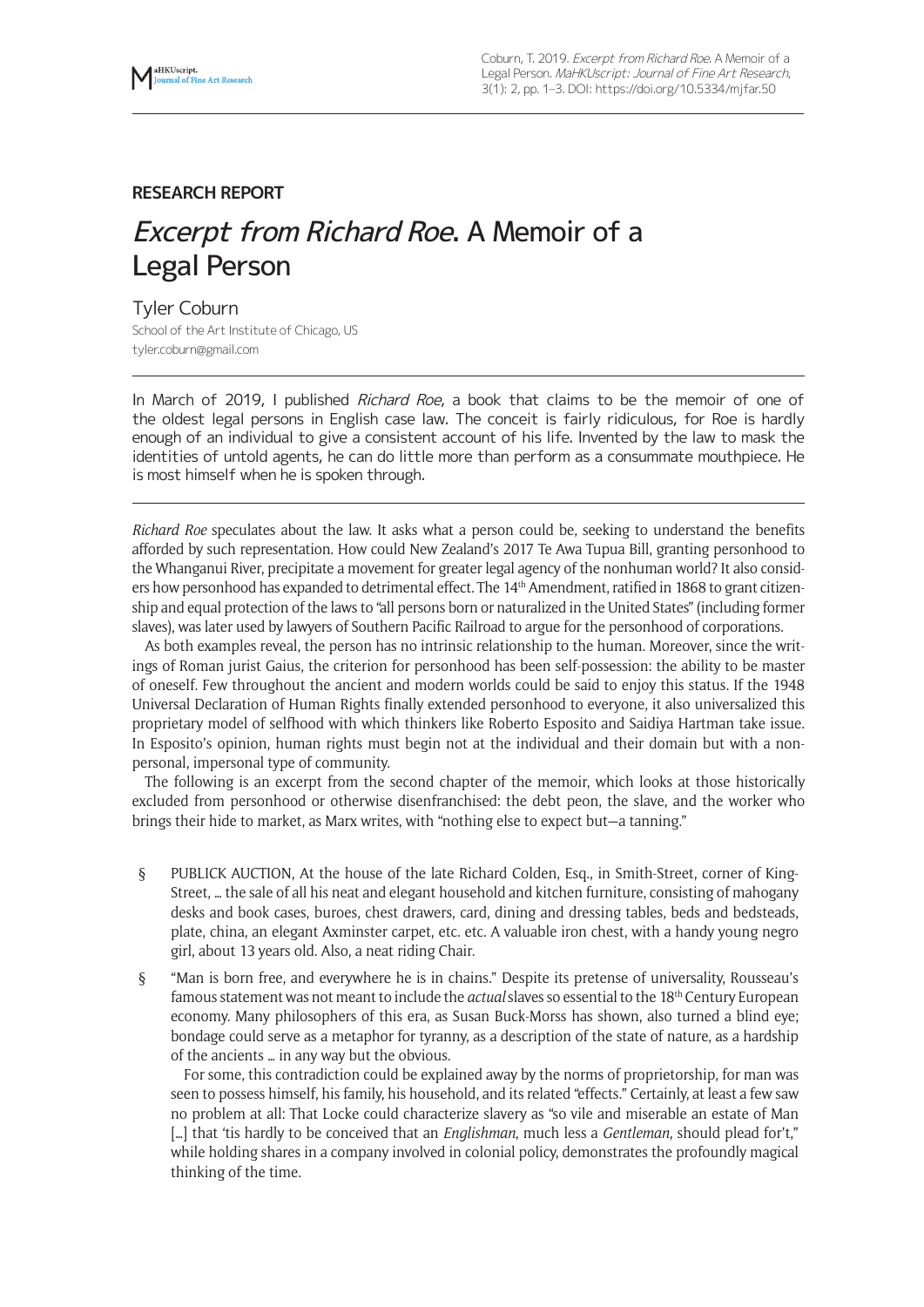Hegel was an exception. Buck-Morss offers evidence that the philosopher, a daily reader of the newspaper, followed the events of The Haitian Revolution while drafting the dialectic of master and slave. This dialectic (if one were to hazard a summary) shows how the supposed freedom of the master is dependent on the labor of the slave, while that labor fosters the self-sufficiency necessary for authentic freedom. "The *truth* of the self-sufficient consciousness," he states, "is the *servile consciousness*."

- § Before giving too much credit, Buck-Morss describes Hegel's growing conservatism in later life, from his assertion that the "gradual abolition of slavery is [...] wiser and more equitable than its sudden removal," to his dismissal of Africa as a "'land of children.'" His lectures on the philosophy of history relied ever more on "Europe's conventional scholarly wisdom on African society." He accustomed himself to the echo chamber.
- § Even as Enlightenment philosophy ignored the reality of colonial slavery, notions of liberty and personhood entangled with property and bondage. "Slaves were defined as property," in David Brion Davis's summation, "and property was supposedly the foundation of liberty."

Those with a claim to this foundation, unsurprisingly, were but a sliver of the species. "Manhood and whiteness," to Saidiya Hartman, "were the undisclosed, but always assumed, norms of liberal equality." Echoing the writing of Esposito, Hartman argues that any truly "emancipatory figuration of blackness" first requires that the link between liberty and property is broken.

§ When we leave this sphere of simple circulation, or the exchange of commodities … a certain change takes place, or so it appears, in the physiognomy of our *dramatis personae*. He who was previously the money-owner now strides out in front as a capitalist; the possessor of labor-power follows as his worker. The one smirks self-importantly and is intent on business; the other is timid and holds back, like someone who has brought his own hide to market and now has nothing else to expect but—a tanning.